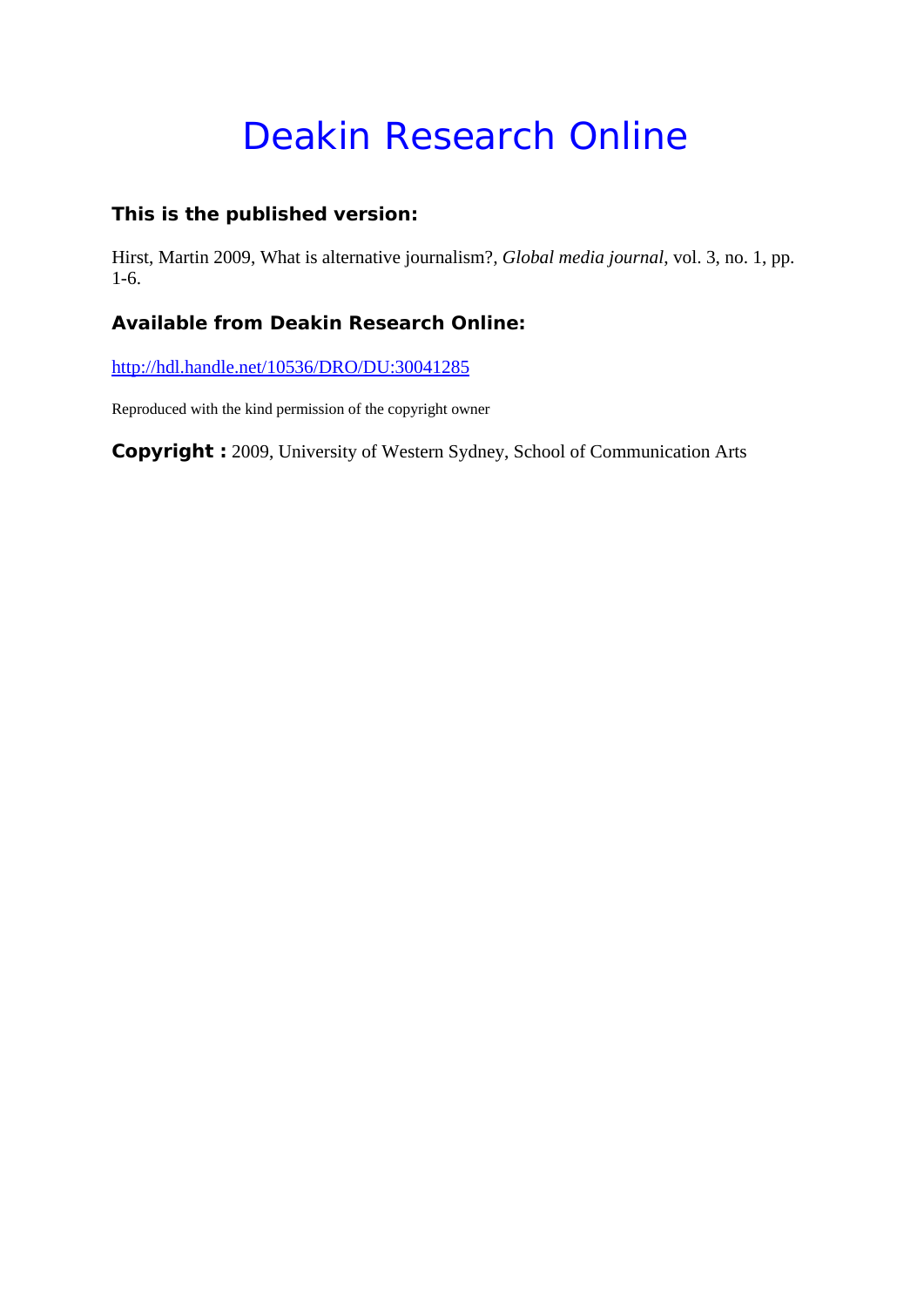## **Global Media Journal** Australian Edition

ISSN 1835-2340

### **Atton, Chris & James F Hamilton - Alternative Journalism, Sage, London, 2008, (pp. 192) ISBN 978-1-4129-4703-9**

Reviewed by Martin Hirst

I opened this book and it seemed full of promise. It claims to be the first "academic book-length study" of alternative journalism. It also claims to critique the very epistemology of mainstream news and it seeks to address the "imbalance of media power" that marginalizes and demonizes radical or non-mainstream social groups.

"This is my kind of book," I thought.

The central theme is that "alternative journalism" is generally a response to capitalism and imperialism "as the global dynamic of domination and consolidation". And, already, right here in the introduction, the authors seek to identify the "powerful dialectic" that exists between "the use of a neoliberal new technology that is largely in the control of Western economic forces, and its deployment as a radically reforming (if not revolutionary) tool for globalized, socialmovement-based activism." (p. 4) This is a lot of responsibility on the shoulders of the "alternative" journalists – to be at the vanguard of resistance to imperialism and global capital. By page five I was wondering if the book could in fact live up to its early promises.

So, what is "alternative journalism", because surely any definition has to have more substance than as a response to the cultural logic of late capitalism? According to Atton and Hamilton, alternative journalism (I can drop the quotes now) is a broad and comparative term that embraces not only "journalisms of politics and empowerment", but also "those of popular culture and the everyday" (p. 4). Further, it is produced "outside mainstream media institutions and networks" and by amateurs "who typically have little or no training or professional qualifications as journalists" (p. 1). If this sounds remarkably like definitions of citizenjournalism, that's because it is. In fact, alternative journalists may well be writing and reporting in their capacity as "citizens, as members of communities, as activists or as fans" (p. 2).

Towards the end of the book in an interesting chapter about "theorizing" alternative journalism, a few more clues to this definition emerge. It seems that alternative journalism is about the ordinary (non-elite) people; it is by and for them, too. The authors suggest it might be "native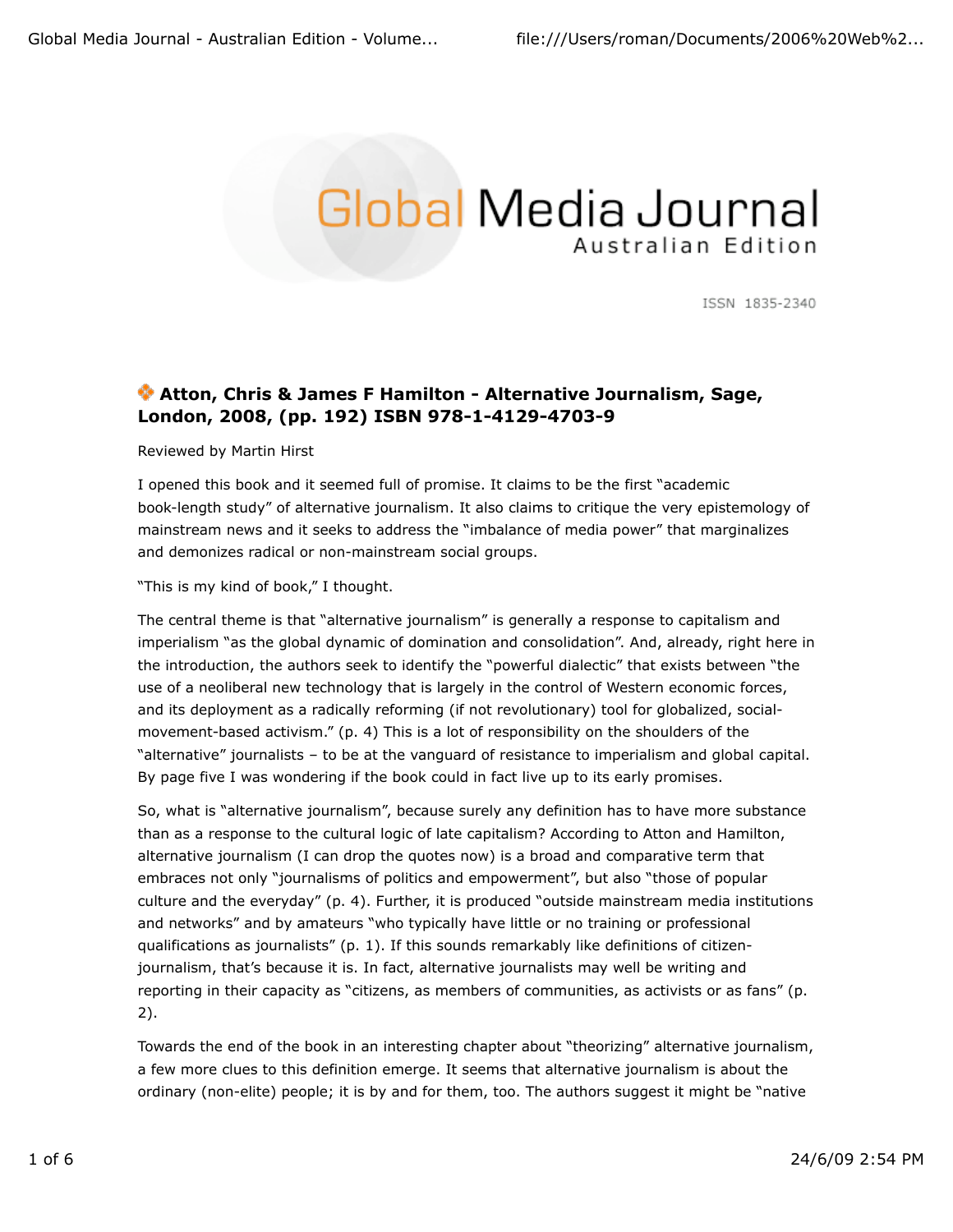journalism", amateur reporters working to report their "community of interest" (p.127). The most solid definition builds on the fundamental characteristics of alternative media: relative autonomy from both capital and the State, the pursuit of progressive political goals and "horizontal communication" between members of marginalized, or oppressed groups (p.125).

This is a very broad definition and – I would argue – one that is contested and open to critique. But, Atton and Hamilton open it up further … "there are examples of alternative journalism where professional journalists and professional techniques are employed, often in ways radically different from their conventional uses" (p. 2). In other words, it seems, anything that occurs outside the mainstream news media is, by virtue of its exclusion from the MSM, "alternative".

I have discussed this definitional issue at length here because it is important to understand the loose semantics around the whole conceptualisation of "alternative" (there's those damn quote marks again) journalism. Is it the same as "citizen journalism"? How do we differentiate it from "amateur" journalism? How close or distant to the mainstream can it be and remain "alternative"?

It is all too common in the emerging literature in this field to fudge or hedge the borders of alternative, amateur, citizen and accidental journalist. This confusion – or lack of agreed terminology perhaps – is evident in a recent journal article by Colleen Murrell and Mandy Oakham (2008, pp. 11-21) in which the emergence of user-generated content (UGC) on traditional news media websites, is described as a form of citizen journalism. In my view there has to be a clear distinction between interactive commentary, blogs, the broadening of journalistic sources, the flow of un-moderated UGC into news websites, the amateur who writes for a local paper or news outlet, and what we might properly call citizen journalism.

Perhaps Atton and Hamilton have a point when they argue that alternative journalism tends to have a political purpose. To me, a valid definition of citizen journalism should embrace this idea. This narrows citizen journalism to a smaller field – one characterized by news information that is produced outside mainstream newsrooms and that has a clear positional aspect in relation to its subject matter.

If we can hold with this definition it means that we can provide equally tight definitions for other forms of alternative journalism – the accidental journalist, for example, as someone who happens to be on-the-spot when a story breaks and provides some form of packaged content, or the amateur, an untrained but dedicated provider of local news.

Such content will most likely be further mediated by newsroom gatekeepers, but it may include video and audio, still images and even the basics of a news story in text. I believe that these narrower definitions also help to clear up confusion about blogs and bloggers. While some blogs are clearly journalistic, most are commentary on events or other media. Very few blogs incorporate much in the way of original reporting, interviews, etc. in what we might call a 'news-like' manner.

It is equally common for promoters of alternative journalisms to also proclaim that the revolution to create a truly democratic media has begun. Dan Gillmor's We, the media (2006) falls into this category, as does much of the material produced by Jeff Jarvis on his BuzzMachine blog and many others. I am not a pessimistic person, but I have not noticed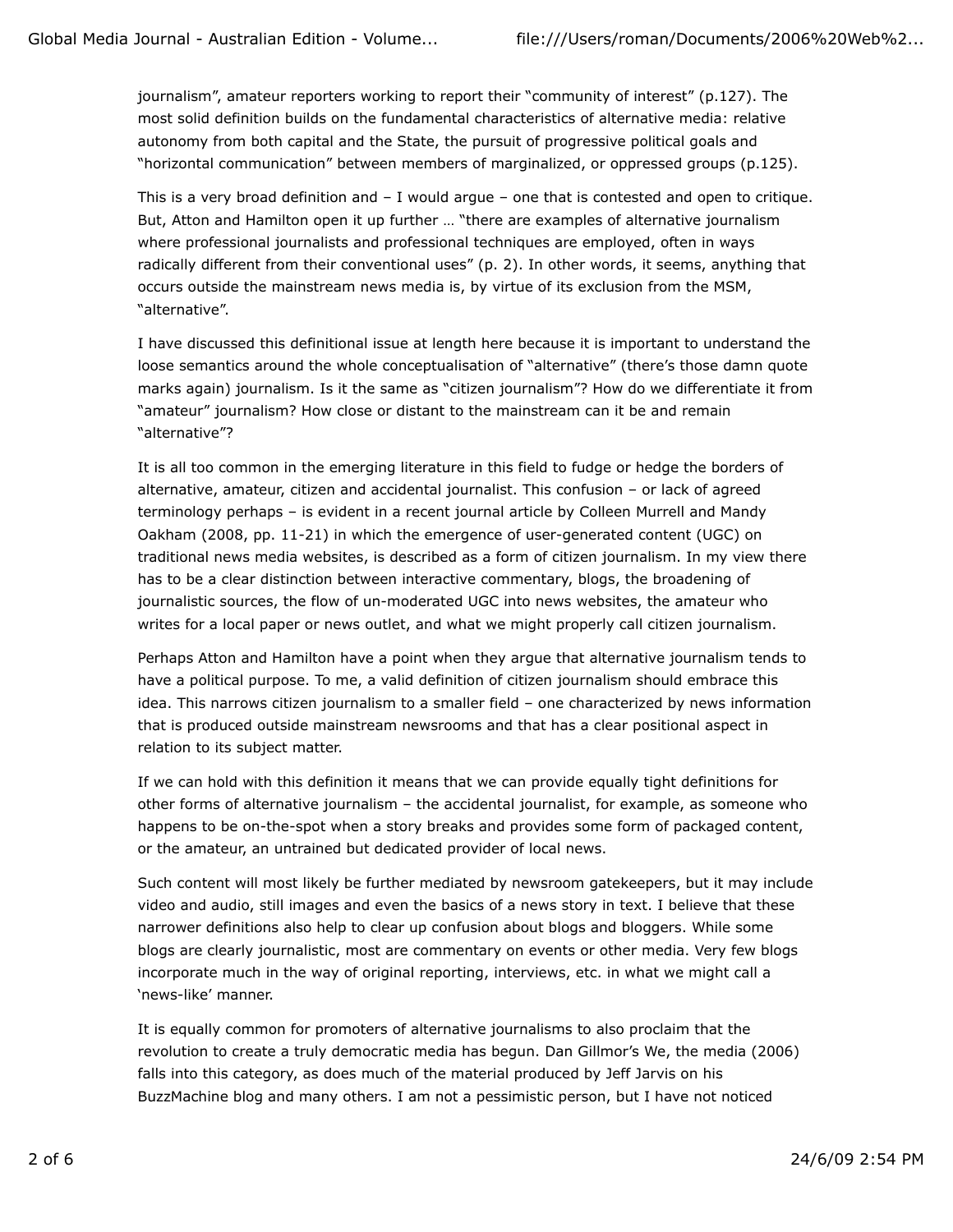much of a revolution in my neighbourhood. Quite often such digital optimists fail to look beyond the technology. The toys and the speed tend to dazzle and distract from critical analysis. While I applaud many of the experiments carried out in the name of alternative journalism – such as beat-blogging and the hyper-local, or the use of Twitter and Facebook as journalistic tools – the question really remains: how alternative are they? They may well be new methods, or at least attempts to develop new methods, and they take full advantage of the new digital technologies, but too many of them fail to move beyond their small beginnings.

A recent attempt to use Facebook as a site for journalistic experimentation is a good example of the right idea (perhaps), but in the wrong time. While the group Journalists and Facebook has over 12000 members globally, there is very little activity on the site and most discussion board postings attract no responses. When I posted a thread on the 5th of March asking people to respond to a fairly provocative question about how useful Facebook is to journalists, it garnered only one response.

It seems that neither mainstream, nor alternative journalists, are all that interested in the discussion, or at least have nothing useful to contribute.

This leads me to the conclusion that the whole concept of alternative journalism is somehow flawed. Yes, it exists in the form of ezines, fanzines, community broadcasting (though that can also have a commercial aspect) and the political press, but these are miniscule and have no influence, while the mainstream media, for all its flaws, does have both reach and influence. This is not to doubt that, as Murrell and Oakham argue, citizen journalism (or, if you prefer, alternative forms of journalism) do pose a challenge to the mainstream media, but the bigger challenge is the failing political economy of the industrial journalism model. The challenge of UCG and alternative journalism is the problem of incorporation; the economics of the business are a problem of survival.

For all its claims to challenge the epistemology of journalism in a capitalist mode of production, alternative journalism remains a trickle next to the mighty ocean of the mainstream. Thus, my disappointment with Alternative Journalism begins with the first chapter which claims to trace the "breakdown of the authority of bourgeois journalism" (p. 10). I am totally in favour of breaking down the authority of bourgeois journalism, but I am not so sure that it has happened, or is even happening, at any real measurable pace. This is not to say that the business model is robust. As recent events have highlighted, the mainstream news media (particularly newspapers), is in spectacular financial free-fall.

The question here is again one of definition and semantics, but it is also about historical analysis. What do you mean by "bourgeois journalism"? The authors get off to a good start here by visiting the work of Raymond Williams from the 1970s and 1980s. At the time Williams was right to praise the bourgeoisie for the creation of the modern, free press and what Jürgen Habermas called the bourgeois public sphere. In the 1970s and 1980s, Williams outlined the possibilities of oppositional cultures – the ability of proletarian cultural forms, such as the trade union, to challenge capitalism. Folk music and punk were similar cultural challenges, but I do not see Twitter, or social networks, as offering much resistance to capitalism.

It is in relation to Williams, Habermas and the subsequent degeneration of both bourgeois journalism and the public sphere, under the relations of production of monopoly capitalism, that Atton and Hamilton begin to lose me. They do not deepen their analysis beyond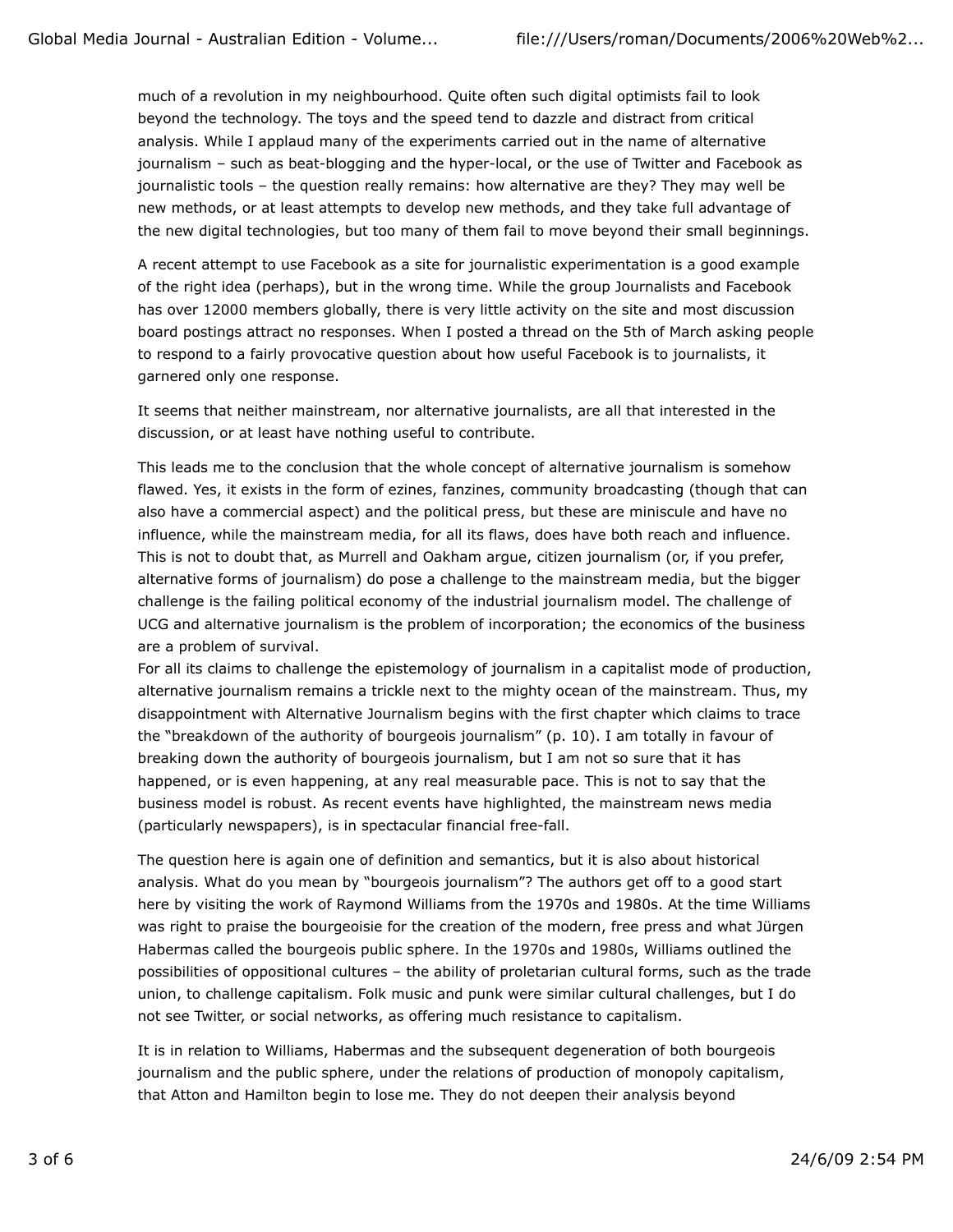establishing "bourgeois journalism" as an essential category against which alternative journalism has become the "other", and hence their attempt to "historicize" alternative journalism founders. Instead "bourgeois" journalism is established as a fixed ideal that encompasses the whole of the mass media against which the alternative must constantly struggle.

The missing ingredient in their discussion of bourgeois journalism is any mention at all of the revolution which brought the bourgeoisie to power. A revolutionary class needs its own press to agitate, propagandise, organize and mobilize. The early bourgeois press played this role with great vigour in Western Europe – particularly France and the United Kingdom – and in the New World. Here this gets only a few words, but it must be explored more if we are to understand why the capitalist news media today no longer plays a revolutionary, or - in most cases - even mildly reformist, role in politics. The transition from radical party press to commercial mass production of newspapers was a necessary move by the bourgeoisie to harness the consumption of workers, while at the same time distracting them with apolitical and often salacious titbits of "news" information that was totally stripped of any radical content.

The industrial model of journalistic production and its attendant ideologies of professionalism and objectivity, were a necessary response to the needs of capital. On one hand, all production is organized this way in a capitalist mode of production; secondly, the expansion of consumer society requires (for some twisted reason), advertising; and thirdly, by framing the news according to its own social and cultural values, the ruling class was able to inculcate these ideas into the heads of workers, thus ensuring the ongoing loyalty of the proletariat. Thus, in Gramscian terms, the news media was part of the apparatus of bourgeois hegemony (Gramsci 1992).

Bourgeois journalism has actually been very successful. Not only has it maintained the news industry – the production of industrial journalism – it has also consistently delivered the ideological props that maintain commodity production and capitalism as the dominant social system. Perhaps the new crisis of global capitalism will alter this – certainly the business model seems to be failing.

Despite invoking the dialectic in the first few pages of this book, it is not carried through as a methodology. But it is precisely the contradictions within the bourgeois model of both journalism and the public sphere that drives alternative journalism in its various forms. What is missing from Atton and Hamilton's critique is an understanding of why the mainstream media today is so reactionary (of course there are exceptions, but few and far between). The key answer is that the bourgeoisie no longer needs a radical press (except at the more extreme ends of the business lobby), because the main function of the news media today is one of social control. The news media revolves around what Daniel Hallin (1989) calls the spheres of consensus and limited controversy – debate is limited to acceptable topics and boundaries, beyond which lies deviance (and perhaps alternative journalism).

It seems that alternative modes of address in journalism – radical, questioning journalism – have had little, if any, real impact on capitalist hegemony. Of course they have, at least around the margins. Today we see further attempts at incorporation, as Atton and Hamilton point out – blogs are now mainstream and embedded in most commercial news websites.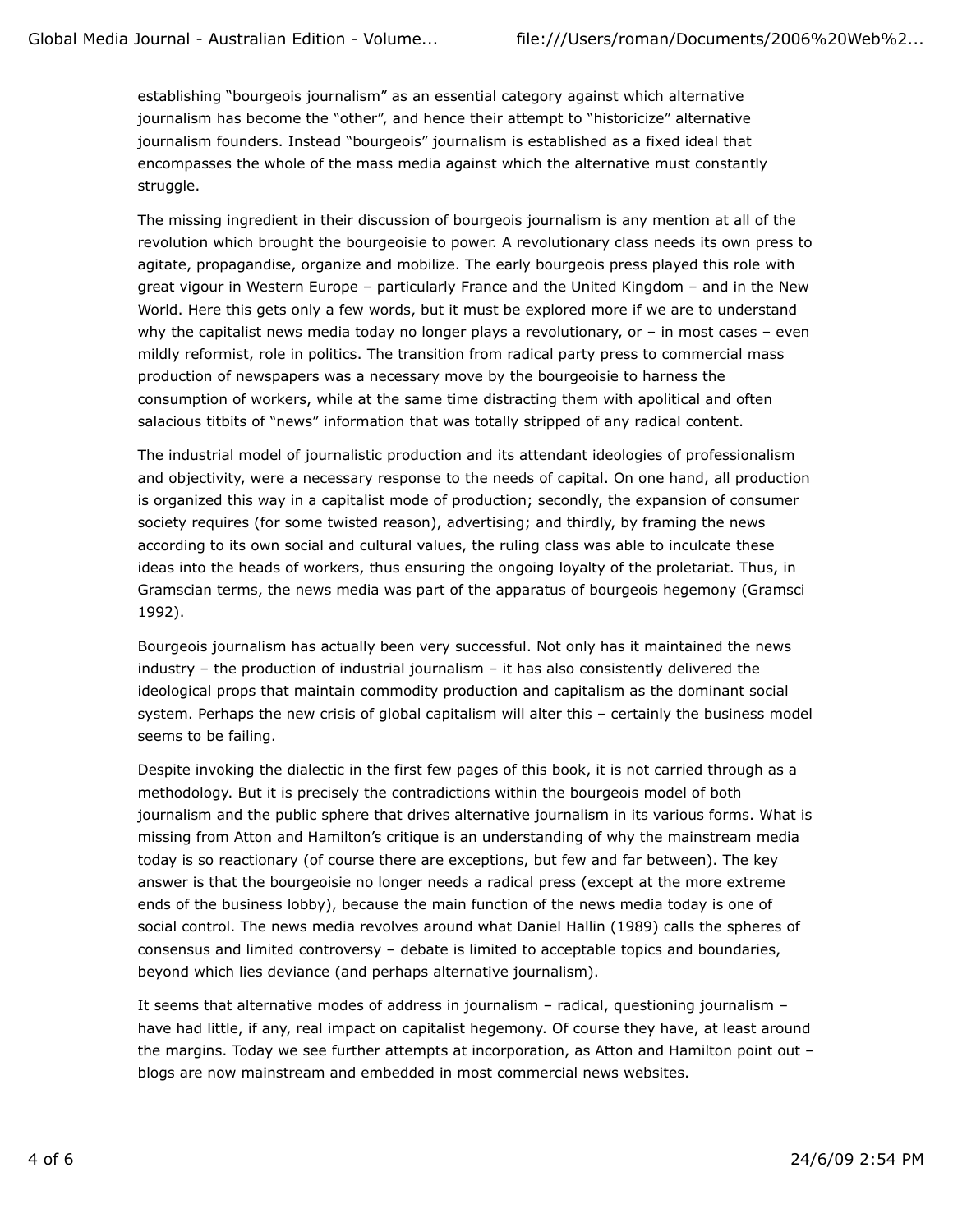One particular and important role of the news media is to maintain the hegemony of capitalist social relations. This means that at its most base, the news media functions to dampen, if not destroy, any enthusiasm the proletariat might have for revolution against continuing – if unstable – bourgeois rule. To be fair, some of these issues are raised in the theory chapter where the Bourdieudian construction of journalism as a field of cultural production is introduced. I'm not necessarily a fan of Bourdieu's work and don't regard it as anything essentially new or enlightening. However, I think the idea of liminal (marginal) spaces in which alternative journalisms exist is useful as it relates directly to a dialectical understanding of journalism practice. These liminal spaces represent the margins of capital accumulation. That is why the industrial media is so keen to colonise them and to monetise the clickstream of blogs, social networking, UGC and amateur/accidental journalism.

If bourgeois journalism is essentialised, then so too is its counterpoint – alternative journalism. Alternative journalism is such a broad category that, to some degree, it loses any real analytical, or theoretical potency. Indeed, by page 131 the authors are finally dealing with the "imprecision of a term like 'alternative'". Alternative journalism, in this book, covers everything from Colombian community radios to the socialist press, samizdat pamphlets, music fanzines and local community media in northern UK and it may, or may not, have a working relationship with professional journalism. There is no key attribute – social, economic, cultural or ideological – that defines alternative journalism.

To some degree this diversity is a strength for loosely defined alternative journalism. It demonstrates that there are cultural spaces of liminality in which many forms of counterhegemonic journalism can exist, if not flourish. The book's survey of these liminal gaps and niches demonstrates that non-mainstream media do have a rich history. What is missing is any real attempt to explain the lack of success that these alternatives have enjoyed beyond the cultural margins.

I'm not sure if this book should find a home in media studies courses, though I have no doubt that it will. It is, however, an important, if flawed, contribution to our understanding of the broad field of journalism. There is a need for works such as this to continue and deepen our collective critique of bourgeois journalism. After all, if you are a believer in democratic media and the empowerment of the disposed then you have to also believe in alternative journalism.

#### **References**

Atton, C., & Hamilton, J. (2008). Alternative Journalism. London: Sage.

Gillmor, D. (2006). We the media: Grassroots journalsm by the people, for he people. New York: O'Reilly.

Gramsci, A. (1992). Prison Notebooks (J. A. Buttegieg & A. Callari, Trans. Vol. 2). New York: Columbia University Press.

Hallin, D. (1989). The "uncensord war": The media and Vietnam. Berkeley: University of California Press.

Murrell, C., & Oakham, M. (2008). Gatekeepers: going, going, gone - the challenge of citizen journalism to traditional practice. Australian Journalism Review, 30(2), 11-21.

### **About the Author**

Associate Professor Martin Hirst is the journalism curriculum leader at AUT University,